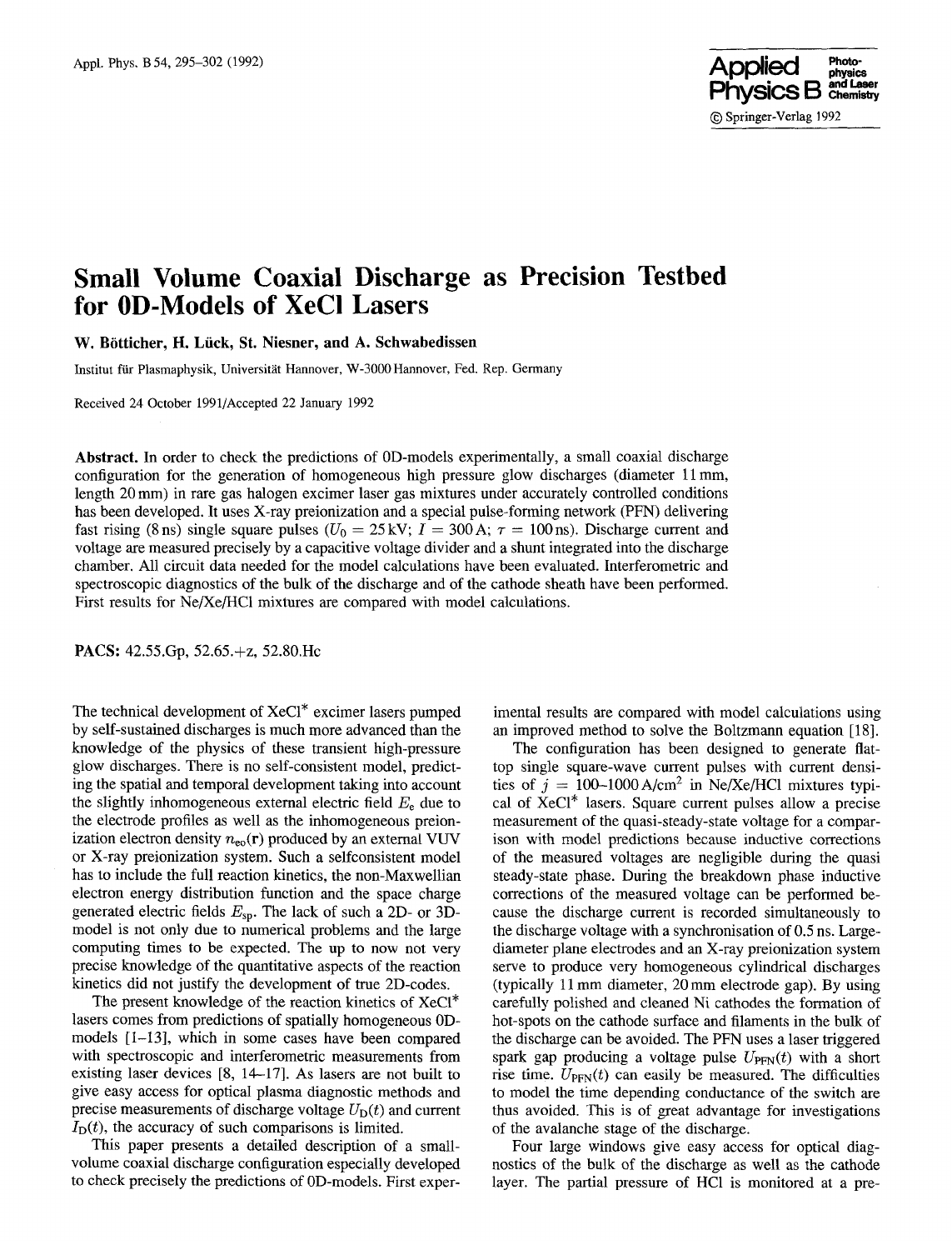cision of about 5% by infrared absorption spectroscopy of the  $P(1)$  lines of H<sup>35</sup>C1 and H<sup>37</sup>Cl ( $\lambda = 3.49 \,\mu$ m) [19]. Radial distributions of effective  $Xe^*$  and  $Cl^*$  number densities measured by laser absorption spectroscopy are used to judge the homogeneity of the discharge.

As the most sensitive check of the reaction kinetics used in a 0D-model is given by the voltage  $U<sub>D</sub>(t)$  between the electrodes special care was taken to integrate a shunt and a capacitive voltage divider into the discharge chamber. Characteristic data to be measured are the breakdown delay and the voltage  $U_{SS}$  during the quasi steady-state. The total current  $I<sub>D</sub>$  is impressed due to the large value of the internal resistance  $(R + Z \approx 100 \Omega)$  of the PFN. The current flowing in the observed halo will have no large effect on  $U_D(t)$ as long as the electron energy distribution function and the reaction kinetics are insensitive to minor changes of  $n_e$ . The most uncertain assumption of the 0D-model is the neglect of the cathode fall. If the cathode fall is characterized by a voltage  $U_C$  and a thickness  $d_C$  (including the negative glow), one gets the electric field in the homogeneous bulk as

$$
E_{\rm B} = (U_{\rm D}/d)[(1 - U_{\rm C}/U_{\rm D})/(1 - d_{\rm C}/d)],\tag{1}
$$

with electrode gap d.

In 0D-models  $E_B = U_D/d$  is assumed. Whereas  $d_C/d <$  $10^{-2}$  will be valid,  $U_C/U_D$  is unknown and may be as large as 0.2. This deviation is much larger than the error of  $U_D/d$ in our experiment. A possible way of determining  $U_C$  is to measure  $U_D$  in two discharges with different electrode gaps d and otherwise unchanged parameters in order to get no change of the cathode fall and the bulk field. This procedure should be possible in our experimental arrengement.

# 1 Experimental Set-Up

### *1.1 The Discharge Chamber*

In order to obtain well-defined discharge parameters a special discharge chamber, having rotational symmetry (Fig. 1), has been built. Wall materials are nickel-plated brass and PTFE in order to keep the HCl consumption low. The pulse transmission line of the pulse generator is connected to the cathode via a  $CuSO<sub>4</sub>$  current limiting resistor in the form of a hollow cylinder to reduce the skin effect. For the investigation of a variety of cathode materials exchangeable electrode insets of 3 cm in diameter are used. The electrode gap can be changed from 5 to 20 mm. An X-ray source behind the anode preionizes the cylindrical discharge region. The discharge cross section and thus the current density can be changed with the help of lead apertures between the X-ray source and the discharge. The central region of the anode, made of aluminium (A1CuMglF40) is highly transparent for X-rays. Charging the PFN to about 30 kV causes current densities during the quasi steady-state phase of approximately  $300 \text{ A/cm}^2$  if a lead aperture of 1.1 cm in diameter is used.

As the discharge chamber is arranged horizontally the buoyancy of the heated discharge channel produces a gas flow parallel to the electrode surfaces. This gas flow is sufficient to clear the discharge channel between two successive pulses for typical pulse repetition frequencies of  $\leq 0.25$  Hz.

#### *1.2 The Preionization System*

To achieve a homogeneous preionization electron density of about  $10^{15}/m^3$  within the discharge volume we use a home-

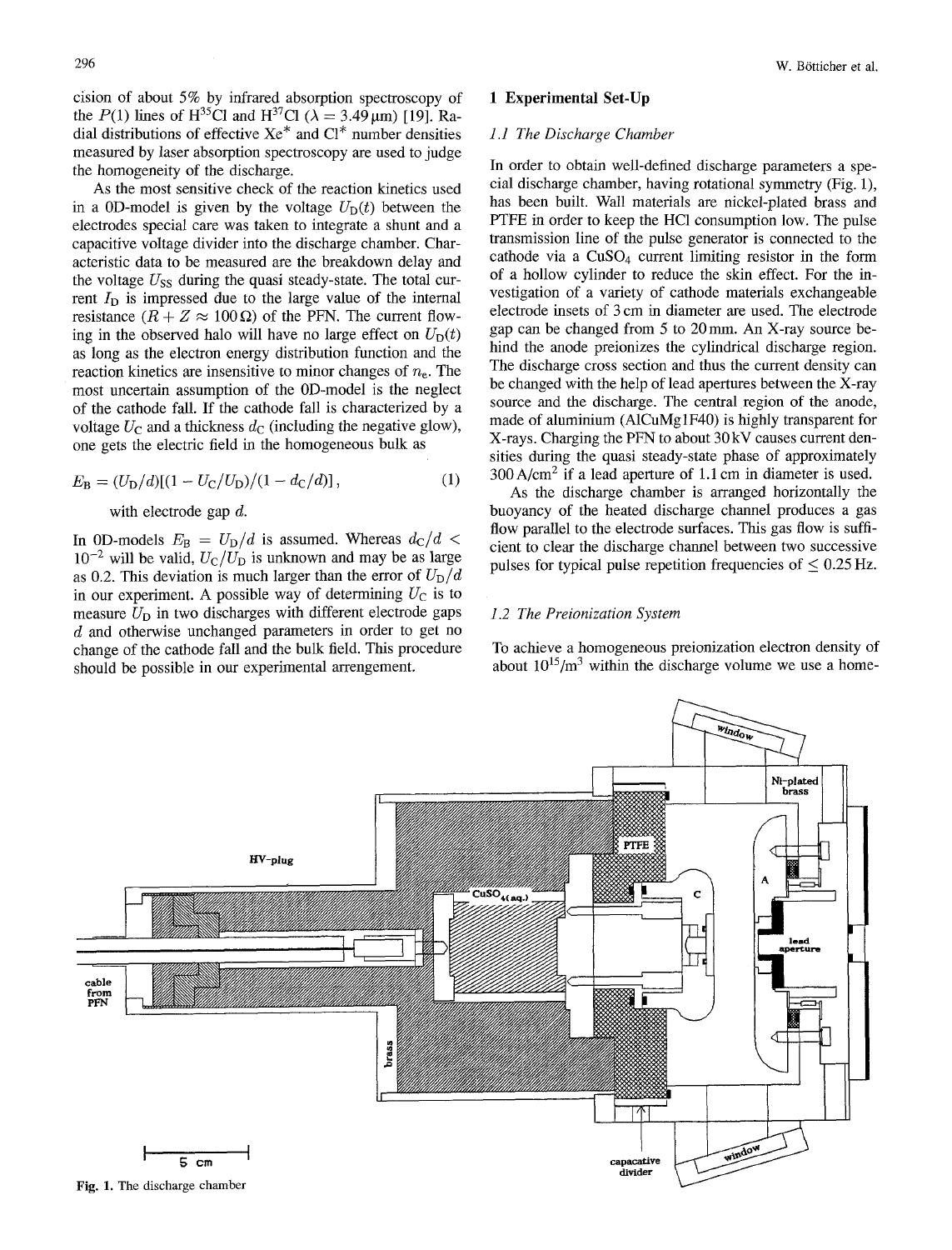

Fig. 2. Geometry of the X-ray tube and the lead apertures 1 tantalum knife edge cathode, 2 tungsten anode (radiating area indicated), 3 plastic scintillator, 4 lead apertures, 5 discharge volume



Fig. 3. Radial X-ray distribution in front of the cathode

made X-ray tube [20, 21]. It uses a knife edge field emission cathode of tantalum  $(10 \mu m)$  thick, approximately 5 mm wide) and an anode of massive tungsten. The geometry is shown in Fig. 2. Using a pinhole camera for taking an image of the anode we found that the X-ray emitting spot has a radius of about 0.5 cm. The intensity of the X-ray pulse and the synchronization with the discharge voltage can be monitored with the help of a scintillator in front of the X-ray tube (see Fig. 2). A pulse-forming network including an LC-pulseforming line and a 1:5 pulse transformer supplies the anodecathode-gap of approximately 6 mm with a voltage pulse of 50ns duration and a peak voltage of about 100kV. As the PFNs of the discharge and of the X-ray tube are triggered independently, the delay between the preionization and the discharge can easily be varied. Figure 12 shows the typical synchronization between X-rays and discharge voltage and current pulse.

The absolute preionization density can be measured by using the discharge chamber as an electron-drift-chamber. The stability of the preionization electron density of about  $\pm 10\%$  on a time scale of hours and the long-term decay of about  $-30\%$  in a period of  $10^4$ - $10^5$  shots are permanently monitored by the scintillator signal.

The distribution of the X-ray intensity in the discharge chamber is determined with an X-ray sensitive photographic film and is found to be about three orders of magnitude smaller outside the discharge channel than inside (see Fig. 3).

## *1.3 The Pulse-Forming Network (PFN)*

Investigations of the footprints of the hot-spots on the cathode surface or time-integrated photographs require a single current pulse without any after-pulses. A PFN that discharges a coaxial cable will produce multiple pulses if the load does not match the impedance of the cable. If a gas discharge is part of the load, an impedance mismatch cannot be avoided during the breakdown phase of the discharge. Emission spectra taken with a spectograph and a streak camera showed that the filamentation of the discharge occurred mainly during the reflected current pulses of such a cable pulse generator. The reflections returning back to the discharge can be avoided by using a pulse generator as proposed by Proskurovsky et al. [22].

This pulse generator (see Fig. 4) produces a single square voltage pulse. The outer conductor of a coaxial cable  $(Z =$ 50  $\Omega$ ,  $L = 20$  m) is charged to a voltage  $U_0$  and then discharged into the transmission line via a fast high-voltage switch. As a result square-wave pulses with an amplitude of  $-U_0/2$  and a duration of 100 ns will be sent into the transmission lines No. 1 and No. 2. The pulse travelling down line



Fig. 4. Principle-sketch of the pulse generator. Pulse forming line ( $Z = 50$  Ohms,  $L3 = 20$  m)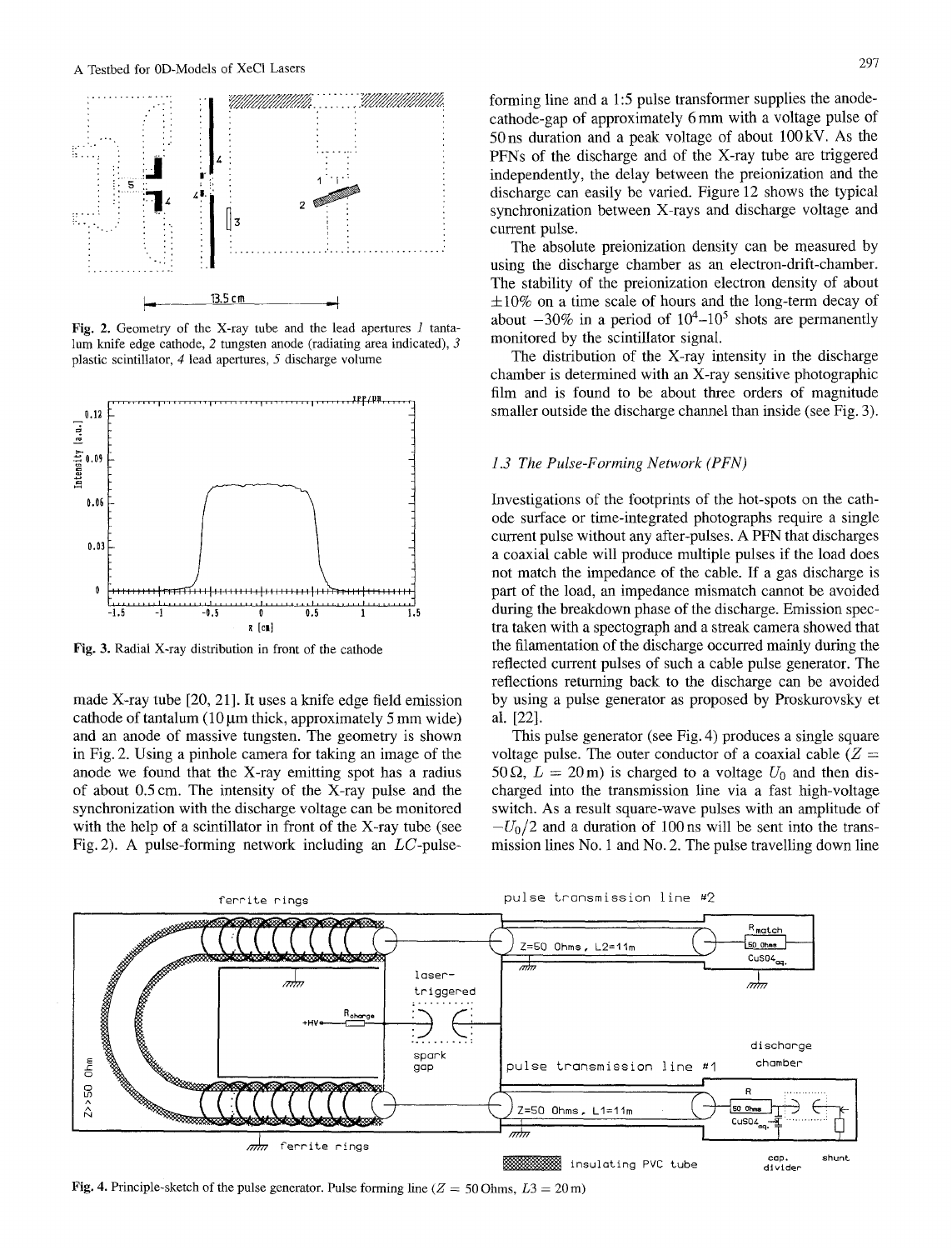No. 2 will be absorbed at the matching-resistor  $R_{\text{match}} =$ 50 $\Omega$ . If, as during the breakdown phase, the impedances of the discharge and the transmission line No. 1 are not the same, the reflected pulse will travel back the transmission line No. 1, the pulse-forming line and transmission line No. 2, be absorbed at the matching resistor at the other end of the device and will not return to the discharge. Subsequent reignitions of the discharge are thus avoided. As matching the  $CuSO<sub>4</sub>$  resistor to the pulse transmission line is not necessary it may be altered to change the current density in the discharge.

Inductances at the spark gap, which is used as a fast highvoltage switch, cannot totally be avoided. Small parts of the pulse returning from the discharge will hence be reflected at these inductances and reappear at the discharge. If the cable length  $L1 > L3/2$ , the reflections will reach the discharge only after the end of the main pulse and will therefore have no influence on the voltage measurement. Time-integrating techniques, like open-shutter photographs taken of the discharge, will not be affected by these reflections, because the power dissipated is small compared to the main pulse (see Fig. 5).

To reduce electromagnetic noise created by discharging of the outer conductor of the coaxial line, it is necessary to shield the pulse-forming line. The line formed by the outer conductor of the pulse-forming line and the shielding has as well to be discharged through the spark gap (see Sect. 1.3.1). A small impedance of this wave guide will



Fig. 5. Power dissipated in the discharge

**1.2** 

Ξ pouer  $1.0$ 



**Fig. 6.** Influence of the ferrite rings on the voltage  $U_{CD}(t)$ . (--- with  $f$  ferrite rings;  $-$  without ferrite rings)

worsen the switching characteristics of the spark gap because of the large current to be switched. The shielding is therefore realised by spiralling the line into a metal container with sufficient space left to the wall to keep the capacitance low. Between this box and the spark gap the shielding is made from aluminium tubes with a diameter of approximately 10cm. The capacitance formed by the outer conductor of the line and these aluminium tubes proved to be too large to obtain a proper square pulse shape. Adding ferrite cores to the line on the whole length of the aluminium shielding ( $\sim 1.5$  m) increases the inductance and suppresses the pulse distortions produced by the secondary modes on the line (see Fig. 6).

The time constant for charging the pulse-forming line according to  $R_{\text{charge}}$  and  $C_{\text{PFL}}$  has to be large enough to avoid self-reignitions of the still conducting spark gap. A value of  $R_{charge} = 5 M\Omega$  giving an RC-time constant of 10 ms proved to be sufficiently large.

*1.3.1 The Spark Gap.* The air-pressurized spark gap used as a fast high-voltage switch is triggered with a small excimer laser (EMG50, Lambda Physik, slightly modified). The beam of the excimer laser is focussed through a small hole in the cathode onto the surface of the anode by the use of a quartz lens with 5 cm focal length.

To obtain fast rise times, small LC-circuits are added close to the spark gap, which causes a small voltage overshooting at the leading edge of the pulse  $U_{\text{PFN}}(t)$ . Varying these LC-circuits the best compromise of rise time and voltage overshooting could be found.

# *1.4 Measurement of Voltage and Current*

*1.4.1 The Capacitive Voltage Divider.* The capacitive divider is formed by a brass ring at the wall of the discharge chamber close to the electrode support and is insulated from the wall by a  $100~\mu$ m PTFE foil (see Fig. 1). This brass ring has a capacitance of 1.5 pF to the electrode support and a capacitance of 1.2 nF to the wall, which gives a dividingratio of 810:1. As the capacitances cannot be measured very accurately, the divider has to be calibrated as described below. PTFE as the insulating material inside the capacitive divider was chosen because of its chemical durability and excellent high-frequency properties. If the insulator of the electrode is made from a material having dielectric losses or a frequency-dependent permittivity, as it is the case with PVDF, severe deformations of the measured pulse occur. The voltage between the brass ring and the wall is measured by means of a fast 1:100-probe (Tektronix P6057) with  $5 \text{ k}\Omega$ input impedance.

The place for the capacitive divider is chosen to be close enough to the discharge region to give a fairly low inductance between the divider and the discharge  $(L_2 = 11 \text{ nH})$ and far enough for the electrical field at the capacitive divider not to be influenced by the anode region of the discharge chamber, thus giving a constant dividing ratio independent of the electrode gap.

The signals from the voltage probe are taken to the input of a transient digitizer wave from recorder (HP 45111D) via a 50 $\Omega$  cable (F&G 3L/11). As the inputs of the transient digitizer do not exactly match the impedance of the cable, the length of the cable is chosen to be approximately 15 m,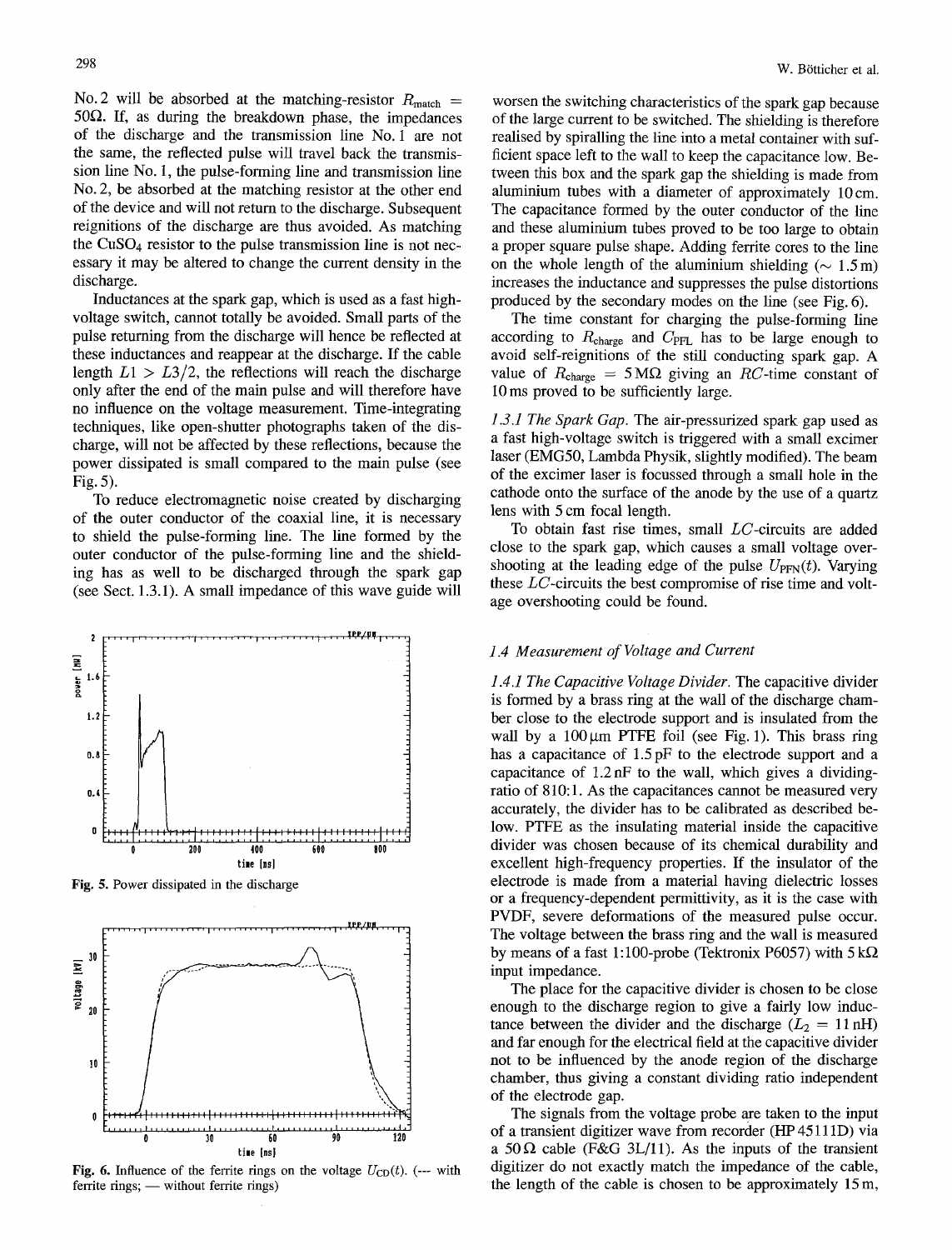so that pulse reflections will be delayed after the main pulse. Avoiding even minute reflections during the main pulse is essential because the voltage peak before the breakdown of the discharge is about 10 times the voltage during the quasi steady-state phase. Therefore even tiny reflections (e.g.,  $r =$ 1.01) will disturb the voltage measurement in the steadystate phase.

The voltage  $U(t)$  to be measured and the output voltage  $U_{\text{CD}}(t)$  of the capacitive divider are related according to

$$
U(t) = U_{\rm CD}(t) + (1/RC) \int_{0}^{t} U_{\rm CD}(t') dt'.
$$
 (2)

With  $RC = 6 \,\mu s$  and  $U_{CD} = \text{const.}$  the correction term for a 100 ns square-wave pulse is already  $1.7\%$ . As we use transient digitizer, this correction can easily be performed.

*1.4.2 Calibration of the Capacitive Divider and Response to a Square Voltage Pulse.* In order to calibrate the capacitive divider the open-circuit pulse of the pulse generator was measured with a 1:1000 voltage probe (Tektronix P6015) and then compared with the output of the capacitive divider. The l:1000-probe itself was calibrated with the help of a square  $200 \text{ V}$  pulse with a duration of  $100 \text{ ns}$ , which was made with a reed-relais-switched cable pulse generator capable of generating pulses up to  $3 \text{ kV}$  with rise times  $\lt$  400 ps. The dividing ratio obtained is 1:81 000 including the 1:100 probe of the capacitive divider. The direct application of the 200 V pulse to the discharge chamber gave an output pulse of



Fig. 7. Response of the capacitive divider to a step function

2.48 mV, corresponding to a dividing ratio of 1:80 600. The accuracy of the voltage calibration is about 2%. Reflections of the voltage peak and noise during the quasi steady-state phase are  $\lt \pm 50$  V.

The response of the capacitive divider to a step function was determined with a 3 kV pulse of the reed-relais generator (see Fig. 7). The rise time obtained is about 1 ns.

*1.4.3 The Shunt.* As indicated in Fig. 1 the current measurement is made with the help of a shunt behind the anode. It consists of a ring of 24 2  $\Omega$  resistors in parallel, giving a total resistance of  $83 \text{ m}\Omega$ . In order to keep the ringing in this circuit low the inductances and capacities were kept low. The resonance frequency of the shunt of 750 MHz can be filtered out by use of an open-ended  $\lambda/4$  reactance line at the end of the  $50 \Omega$  cable connecting the shunt to the transient digitizer wave form recorder, causing a short-circuit for the resonance frequency  $\lambda/c$  (indicated in Fig. 8). The rise time of the whole set-up is limited to 2 ns. The resistance of the shunt incorporated into the discharge chamber was calibrated by means of a known current pulse giving a resistance of  $85 \text{ m}\Omega$ . This value is used in the experiments. The difference of  $2 \text{ m}\Omega$  is assumed to be due to contact resistances.

### *1.5 Equivalent Electrical Circuit of the Discharge System*

In order to perform model calculations, one has to use an equivalent electrical circuit made up of lumped elements. The circuit for the present system is shown in Fig. 8

The voltage  $U_{\text{PPN}}(t)$  fed into this circuit by the transmission line has been measured by the capacitive divider with a different electrode geometry to minimize stray capacitances and inductances between the cable and the capacitive divider. The measured graph of  $U_{\text{PFN}}^0(t)$  at a charging voltage of the PFN of  $U_{CH}^0 = 25.8 \text{ kV}$  is shown in Fig. 9. For other charging voltages denoted by  $U_{\text{CH}}$ ,  $U_{\text{PFN}}(t) = U_{\text{PFN}}^{0}(t)U_{\text{CH}}/$  $U_{\text{CH}}^0$  is used in the model calculations.

The data given for the elements of the equivalent circuit were evaluated in an iterative procedure. Starting from values of  $L, C$  taken from the geometry of the system, the response of the circuit to known square voltage pulses was calculated for short-circuited and open discharge gap. These results have been compared with voltage and current graphs measured by the capacitive divider and the shunt. L's and  $C$ 's have been changed, in accordance with the limits given

Fig. 8. The equivalent electrical circuit used in the model calculations  $R_{\text{PFN}} = 50 \,\Omega$ ;  $C_{\text{p}} = 80 \,\text{pF}$ ;  $L_{\text{p}} =$ 70 nH;  $R_{CuSO_4} = 48 \Omega$ ;  $C_1 = 21 \text{ pF}$ ;  $L_1 = 15 \text{ nH}$ ;  $C_2 = 3 \text{ pF}; L_2 = 11 \text{ nH}; C_D = 18.9 \text{ cm} \times 1.9 \text{ pF/d};$  $R_{\text{Shu}} = 85 \text{ m}\Omega$ ;  $R_D = U_D/I_D$ 

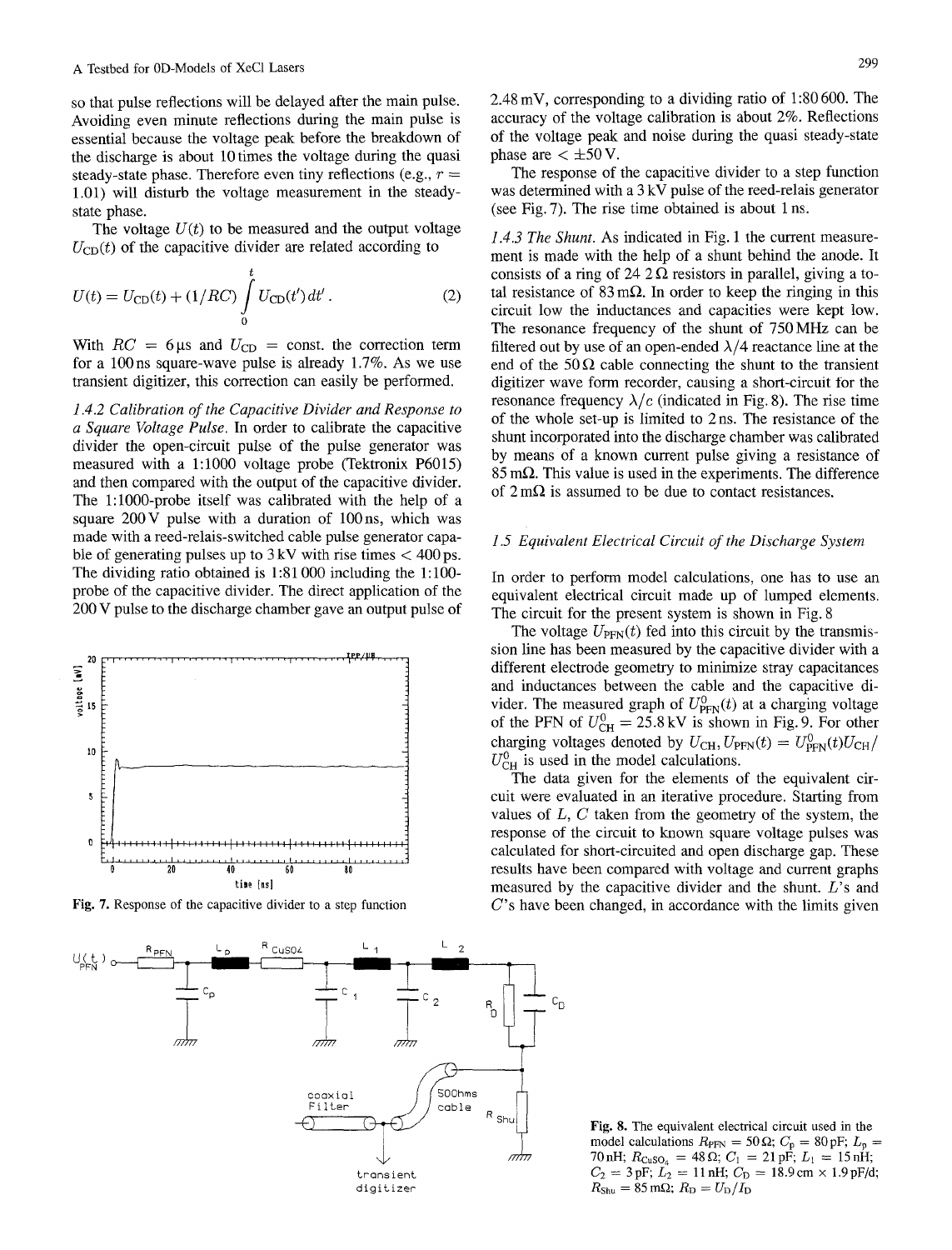

Fig. 9. The voltage  $U_{\text{PFN}}(t)$  delivered by the PFN at a charging voltage of  $U_{\text{CH}}^0 = 25.8 \text{ kV}$ . We have defined this voltage as  $U_{\text{PFN}}^0(t)$ . It is used as an input look-up-table in the model calculations

by the geometry of the conducting surfaces, until the calculations on the basis of the circuit equations reproduced the measured data.

#### **2 Experimental Results**

#### *2.1 Discharge Homogeneity*

Open-shutter colour video pictures show a homogeneous blue discharge channel of 11 mm diameter. We have never seen filaments in discharges with the parameters:  $I_D \sim 300 \text{ A}$ ;  $p = 3$  bar;  $p_{\text{xenon}} = 25{\text -}100$  mbar;  $p_{\text{HCl}} \le 7.5$  mbar;  $d =$ 18.9 mm. Very bright hot-spots on the cathode surface are found regularly. Only extremly carefully polished Ni or Cu cathodes develop no spots. Hot-spots on the anode have never been observed. It is believed, that all reports on anode spots are due to undetected current reversals of afterpulses. On the top of the cathode hot-spots a thin  $(100 \,\mu m)$  diameter), short  $(\leq 500 \,\mu m$  length) and very bright cylindrical discharge channel is found connecting the hot-spot with the homogeneous bulk.

Schlieren pictures with 3 ns exposure time [23] show weak shock waves expanding radially from these plasma channels• This indicates a very strongly enhanced current density in these channels. Further investigations have to be done to show whether these channels can form the roots of filament formation due to HCl depletion.

Schlieren pictures and interferograms also show a weak plane shock wave leaving the cathode. To our surprise this plane cathode shock wave is not only seen inside the main discharge channel but also in the Xe\* halo (see below) found by absorption spectroscopy. The origin of this shock wave is an open question. It is assumed that gas desorption plays an important role.

The effective number densities of the XeI-transition  $6s(1/2)_2$ -6 $p(3/2)_2$ ,  $\lambda = 823.39$  nm and the CII-transition  $4s^4P_{5/2}$ -4p<sup>4</sup> $D_{7/2}$ ,  $\lambda = 837.59$  nm have been measured by time-resolved laser absorption spectroscopy. This technique, described in detail in [8] was improved by using a transient digitizer HP 54111 D. This made it possible, by recording the mean values of up to 40 discharges, to evaluate very small absorption signals  $I/I_0 = \exp[-T(t)]$ . Optical thicknesses down to  $T = 0.005$  could be measured.

A comparison of lateral scans of  $T(y, t)$  for some times  $t_i$ with model calculations of  $T(y)$  for a radially homogeneous discharge show good agreement for the ClI-line. Assuming a homogeneous discharge the absorption path length of the diameter of the discharge  $(11 \text{ mm})$  was used to derive  $N<sub>eff</sub>(t)$ . The linear rise during the quasi steady-state of the discharge (see Fig. 10) is due to the constant production rate of Cl<sup>-</sup> ions due to dissociative attachment (electron density  $N_e \approx$  const  $\approx 10^{21} \text{ m}^{-3}$ ). After that the Cl<sup>-</sup> ions are converted into C1 atoms. The unexpected observation that the final CI\* density is independent of the HC1 partial pressure  $(2.5 \text{ mbar} < p_{\text{HCl}} < 10.0 \text{ mbar})$  is in contradiction with preliminary model calculations. Further experimental (absorption of the Hydrogen line  $H_{\alpha}$ ) and theoretical work is under way.

In contrast to the CII absorption XeI absorption is found not only in the main discharge channel but also in a surrounding halo. Similar halos have been found before [8, 16]. As the outer diameter of the halo is larger than the widths of the present windows  $(20 \text{ mm})$ , it was not possible to determine  $N_{\text{eff}}(Xe^*)$  by an Abel inversion. Lateral scans are shown in Fig. 11.

The origin of this halo in our configuration is still a puzzle. The very low X-ray dose measured outside the main



Fig. 10. Temporal development of the effective particle density of excited C1 atoms



Fig. 11. Optical depth of the XeI-line as a function of the distance from the discharge center for different times ( $-20$  ns;  $-50$  ns;  $\cdots$ 100 ns)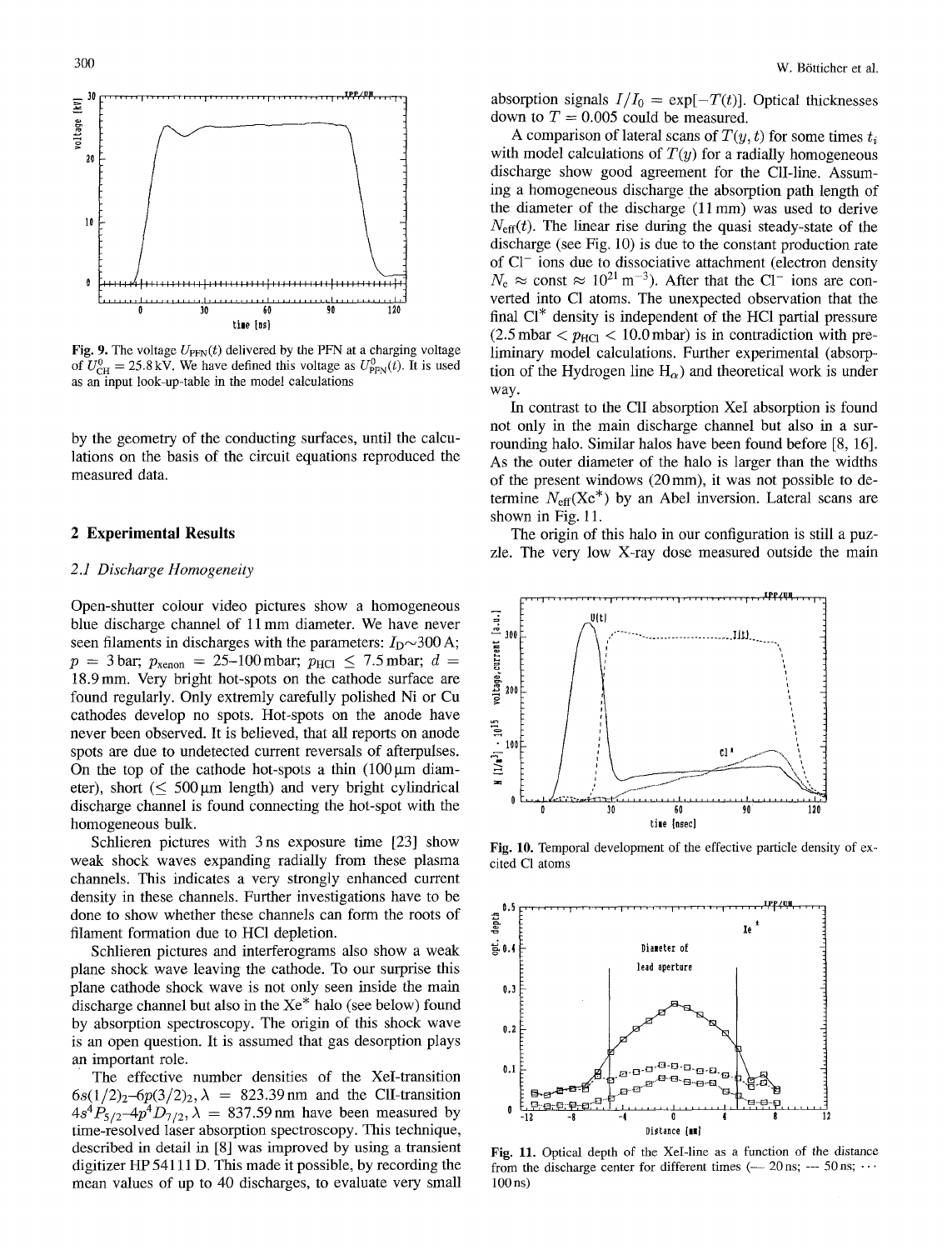channel (see Fig. 3) does not produce a preionization electron density large enough to develop into a halo discharge having the measured XeI optical depths. This has been checked by preliminary model calculations in which our full 0D-model was used in a parallel resistor model. The fact of some current flowing in the halo is indicated by the observed cathode shock wave. More detailed experimental and theoretical investigations are needed to clarify the situation. It may be possible that a delayed halo preionization is caused by VUV radiation emitted from the very first stages of the developing main discharge. An accurate knowledge of the division of the discharge current into the halo current and the main discharge current is crucial for precise checks of 0D-models.

#### *2.2 Current and Voltage Measurements*

Measured data for our standard gas mixture of HCI: 5 mbar, Xe: 75 mbar, Ne: 2920 mbar with  $U_{\text{CH}} = 25.8 \text{ kV}$  and 18.9mm electrode gap are shown in Fig. 12. The current flowing before the discharge breakdown is due to the electrode capacitance. First results of model calculations using our 0D-model [24] are given in Fig. 13.

The quasi steady-state voltages are reproduced accurately. The calculated breakdown delay time is too short. Even drastic changes of the HCL attachment kinetics or the preionization electron density assumed in the model calcu-



Fig. 12. Measured data of discharge voltage and current, at standard conditions (see text) and synchronization with X-ray pulse



Fig. 13. Comparison of voltage graphs from the experiment and the model for standard conditions (see text) and reduced HC1 pressure of 2.5 mbar

lations did not resolve this discrepancy. It may be necessary to include an assumed voltage drop  $U_C(t)$  in the cathode fall into the 0D-model, i.e., to calculate the electric field  $E_B$  in the bulk according to

$$
E_{\mathbf{B}}(t) = [U_{\mathbf{D}}(t) - U_{\mathbf{C}}(t)]/d.
$$
 (3)

## 3 **Conclusion**

The experimental set-up presented produces very well defined homogeneous high-pressure glow discharges. It is well suited to do spectroscopic and interferometric measurements of particle densities simultaneously with precise measurements of discharge voltage and current. As the circuit data of the PFN are accurately known the discharge can be used to check the predictions of XeC1 and KrF laser models in a large parameter field.

As the spatial distribution and the degree of the preionization as well as the discharge current density can easily be changed it is possible to produce discharges showing filamentation under controlled conditions. Due to the compact design optical investigations with high spatial resolution can easily be performed.

It has been demonstrated [23] that it is possible to study the instabilities of the cathode sheath resulting in hot-spots and roots of filaments. Additionally the plane gasdynamic shock wave leaving the cathode has been visualized. Models of the temporal development of the cathode sheath in XeC1 mixtures presently under development [25] should therefore include changes in the gas density. The importance of this effect has been pointed out for low pressure glow discharges in [26, 27].

*Acknowledgements.* This work is part of a larger project investigating the gas discharge physics of excimer lasers, which is supported by the Bundesminister fur Forschung und Technologie (FE Vorhaben 13N5406/9 and 13N5722/3), the Deutsche Forschungsgemeinsehaft (Bo496/11; 12 and 13) and a grant by Asea Brown Boveri Corporate Research, Baden.

The authors are grateful to D. Backhaus who did the model calculations and to M. Bähr who was responsible for the development of the X-ray pulser.

#### **References**

- 1. A.E. Greene, C.A. Brau: IEEE J. QE-14, 951-957 (1978)
- 2. T.H. Johnson, L.J. Palumbo, A.M. Hunter: IEEE J. QE-15, 289- 301 (1979)
- 3. M. Maeda, A. Takahashi, T. Mizunami, Y. Miyazoe: Jpn. J. Appl. Phys. 21 1161-1169 (1982)
- 4. H. Hokazono, K. Midorikawa, M. Obara, T. Fujioka: J. Appl. Phys. 56 680-690 (1984)
- 5. A.V. Dem'yanov, I.V. Kochetov, A.P. Narpatovich, A.N. Starostin, M.D. Taran: Soy. J. Quant. Electron. 15, 1147-1149 (1985)
- 6. M. Ohwa, M. Obara: J. Appl. Phys. 59, 32-41 (1986)
- 7. G. Stielow, Th. Hammer, W. B6tticher: Appl. Phys. B 47, 333-342 (1988)
- 8. Th. Hammer, W. B6tticher: Appl. Phys. B 48, 73-84 (1989)
- 9. V. Mihkelsoo, P. Miidla, A. Sherman, R. Sorkina, E. Tamme, A. Treshchalov: J. Phys. B: At. Mol. Opt. Phys. 22, 1489-1504 (1989)
- 10. C. Gorse: In *Nonequilibrium Processes in Partially Ionized Gases,*  ed. by M. Capitelli, J. Bardsley (Plenum, New York 1990) pp, 441